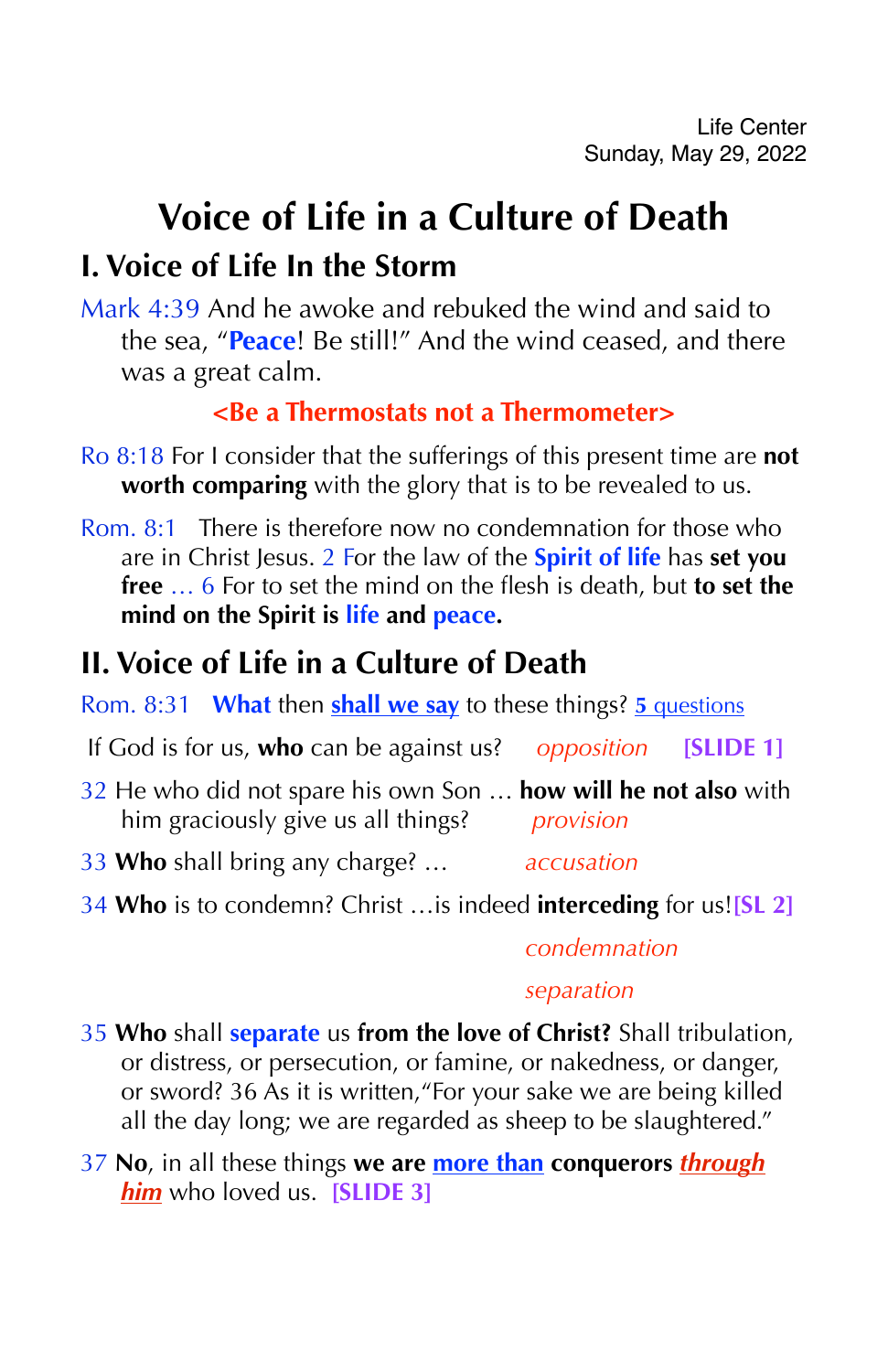38 For **I am sure** that **neither** death nor life, nor angels nor rulers, nor things **present** nor things **to come**, nor powers, 39 nor height nor depth, **nor anything else** in all creation, will be able to **separate** us **from the love of God** in Christ Jesus our Lord. **[SLIDE 4]**

# **III. Words — Containers - What shall we say**

#### **A. Focus – Way of seeing & thinking – Overflow**

- Rom 8:6 For to set the mind (mindset) on the flesh is death, but **to set the mind on the Spirit is life and peace**.
- John 6:63 It is the **Spirit** who **gives life**; the flesh is no help at all. The **words** that I have spoken to you are **spirit** and **life**.
- John 3:34 For he whom God has **sent** utters\* [speaks] the **words of God**, for he gives the Spirit without measure. \*λαλέω: to speak or talk (informally), tell.
- John 20:21 Jesus said to them again, "Peace be with you. **As** the Father has *sent* me, even **so** I am *sending* you."
- John 15:9 **As** the Father has *loved* me, **so** have I *loved* you. Abide in my *love*….12 "… you *love* one another **as** I have *loved* you.
- John 5:24 Truly, truly, I say to you, **whoever hears my word** and **believes** him who *sent* me **has eternal life**. He does not come into judgment, but has passed from death to life.
- Words like seeds contain potential Overflow of the heart
- Mt 12:33 "Either make the tree good and its fruit good, …, for the tree is known by its fruit. 34 …For out of the **abundance of the heart the mouth speaks**. … 36 I tell you, on the day of judgment people will give account for **every careless word** they speak, 37 for **by your words** you will be justified (vindicated), and by your words you will be condemned."

## **God kind of Life Zoe & SHALOM**

**B. Heart Clarity or Heart Confustion –**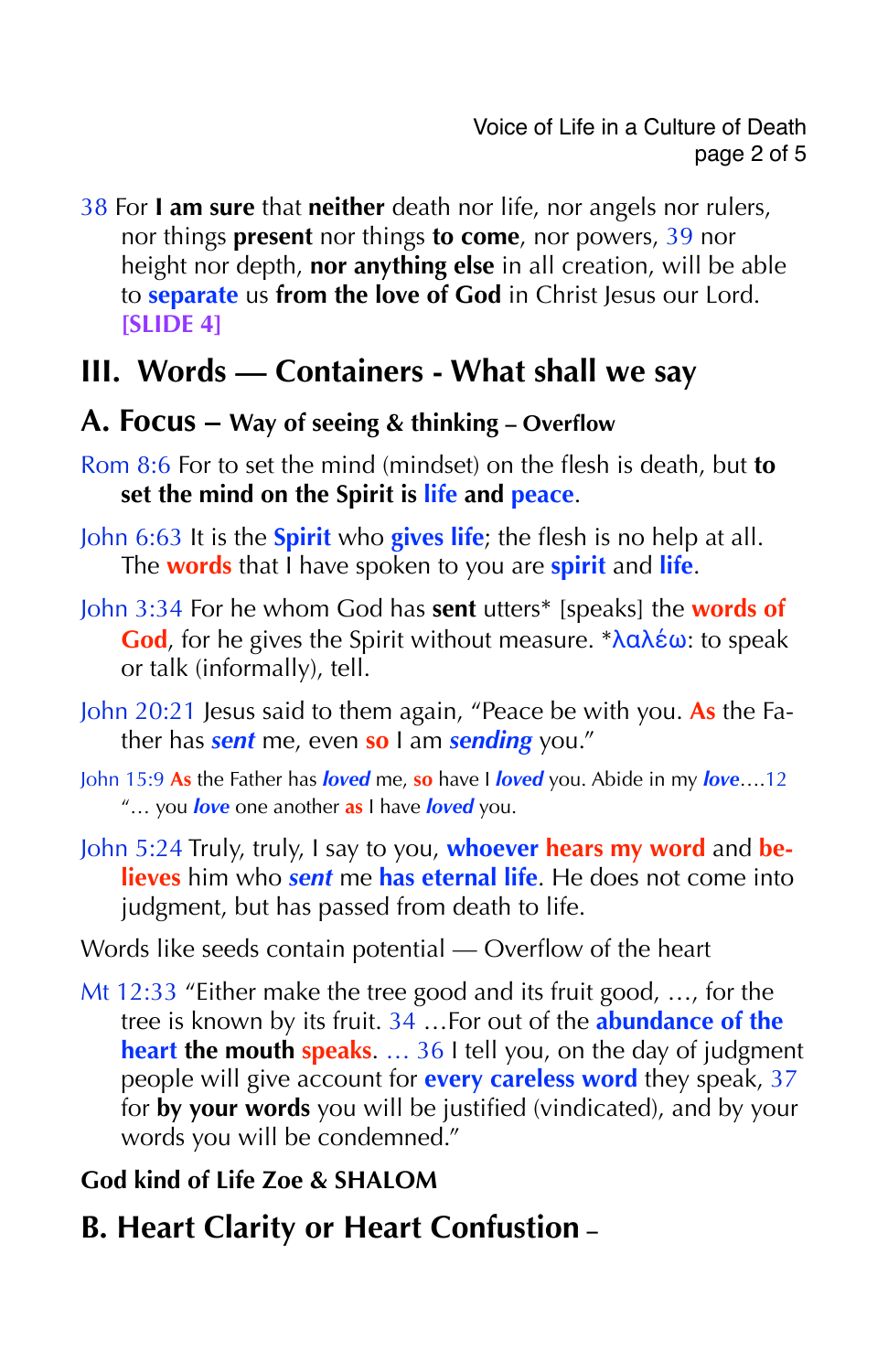Clear focus yields Perfect Peace!

Isa 26:3 You keep him in **perfect peace** whose **mind is stayed** on you, because he **trusts** in you

Perfect Law of Liberty (Jas 1:25) and Great Peace

Ps 119:165 **Great peace** have those who **love your law**; nothing can make them stumble.

#### **STUMBLING OVER WORDS (PRONOUNS)**

My deliverance from the spirit of "marxist revolution."

- Spring of 1976…Little old ladies in Los Gatos… whispering excitedly about the possibility of RR & nomination. Rage, offense, … Where did that come from?
- 1968-1969 Eldridge Cleaver, TWLF, People's Park… **[SLIDES 5-12]**
- God **set me free**… The barrio, God Bless America… ) God has EX-PONENTIAL PEACE in his WORD!

#### SET FREE FROM TRIGGERS

- **7.** SHALOM Joyfully **Overflows** with Hope-filled Solutions
- Rom. 15:13 May the God of hope **fill** you with **all joy** and **peace** in believing, so that by the power of the Holy Spirit you may abound in hope.

# **IV. SENT FORTH with Words of LIFE**

## **A. The Word in Your Mouth and in your Heart**

Rom 10:8 But what does it say? "The word is near you, in your **mouth** and in your **heart**" (that is, the word of faith that we proclaim); 9 because, if you **confess** with your mouth that Jesus is Lord and **believe** in your heart that God raised him from the dead, you will be **saved**. 10 For with the heart one believes and is justified, and with the mouth one confesses and is **saved**.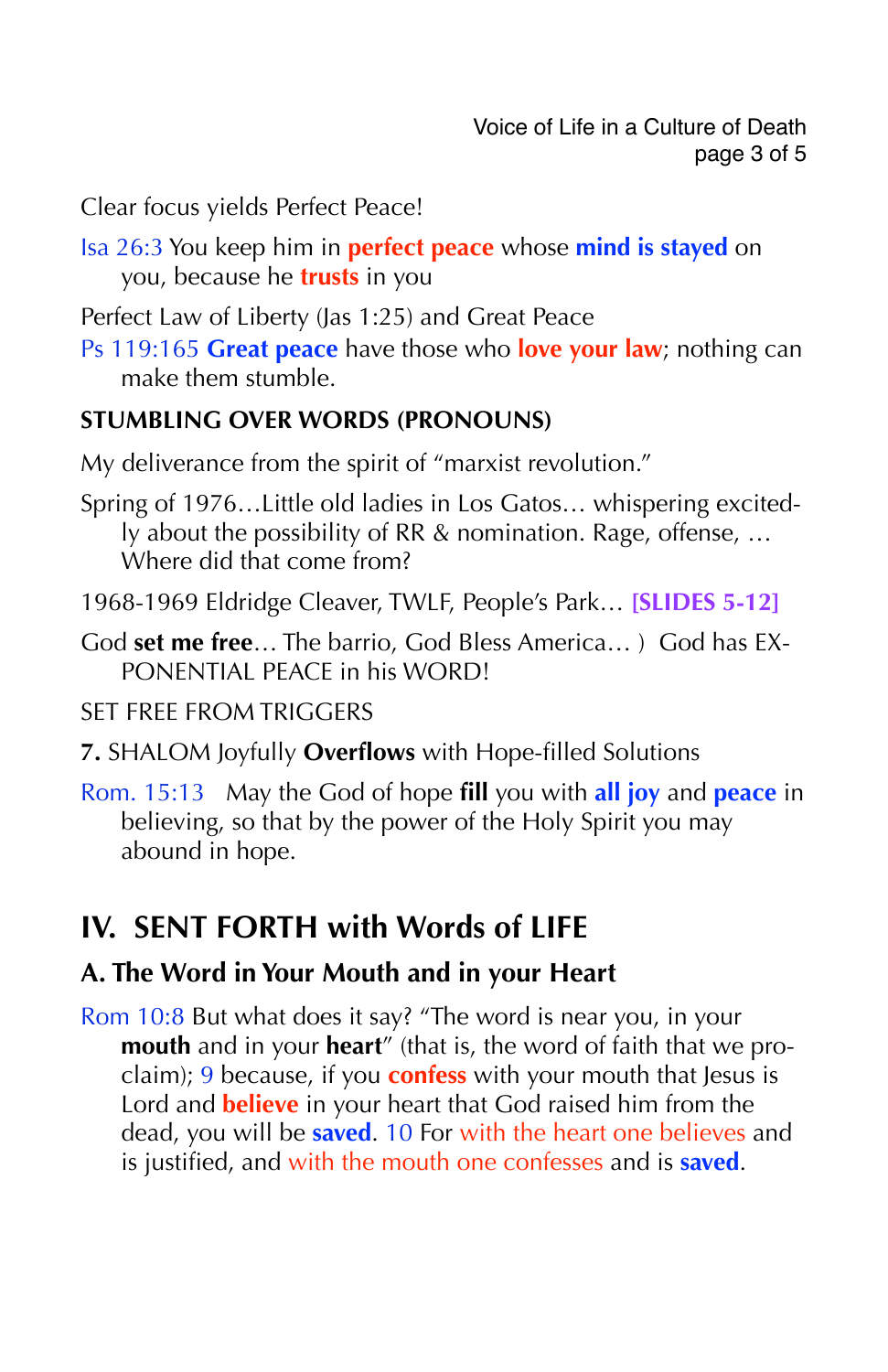## **B. Sent with GOOD NEWS**

- Rom 10:14 How then will they **call** on him in whom they have not believed? And how are they to **believe** in him of whom they have never heard? And how are they to **hear** without someone preaching? 15 And how are they to **preach** unless they are **sent**? As it is written, "**How beautiful are the feet of those who preach the good news!**" … 17 So **faith** comes from **hearing**, and hearing through the **word** of **Christ**.
- John 20:21 Jesus said to them again, "Peace be with you. **As** the Father has *sent* me, even **so** I am *sending* you

#### **Ryan D, Josh & Joumana DeSantiago; Rosalio & Angela Pagoada**

#### **C. From Babel to Pentecost**

Thursday was the Feast of Ascension;

- Acts 1:6 So when they had come together, they asked him, "Lord, will you at this time restore the kingdom to Israel?" 7 He said to them, "It is not for you to know …
- 8 But **you** will **receive power** when the **Holy Spirit** has come upon **you**, and **you** will **be** my **witnesses** in Jerusalem and in all Judea and Samaria, and to the end of the earth."
- 9 And when he had said these things, as they were looking on, he was lifted up, and a cloud took him out of their sight. 10 And … behold, two men stood by them in white robes, 11 and said, "Men of Galilee, why do you stand looking into heaven? This Jesus, who was taken up from you into heaven, will come in the same way as you saw him go into heaven."

Next Sunday  $\Longrightarrow$  Pentecost Feast of Weeks

#### **Pray with me:**

Lord, I set my mind on the Spirit which gives me LIFE and PEACE.